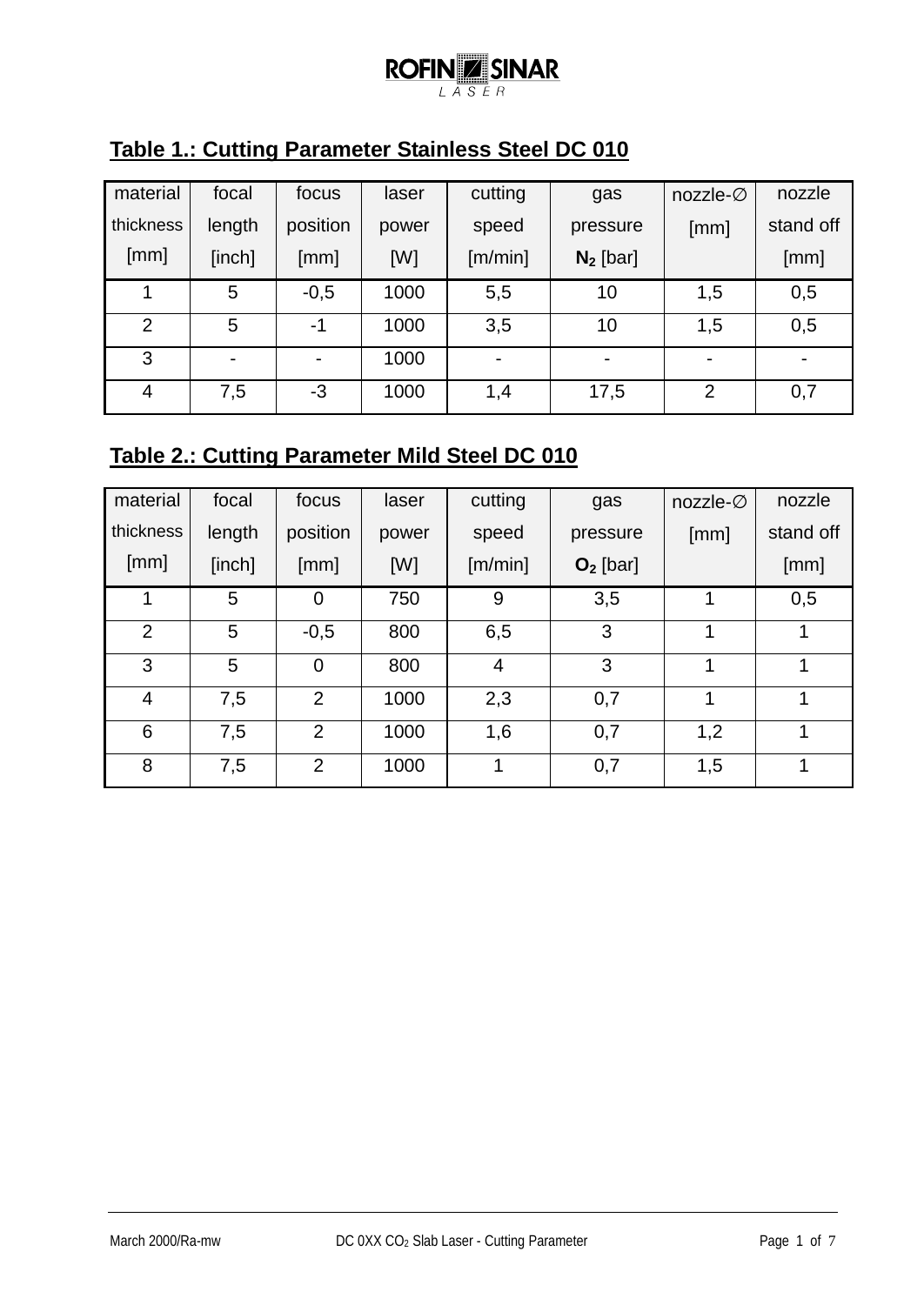# $\underset{\text{LASSER}}{\text{ROFIN}}\underset{\text{SER}}{\text{SINAR}}$

| Table 3.: Cutting Parameter Stainless Steel DC 015 |  |  |
|----------------------------------------------------|--|--|
|                                                    |  |  |

| material  | focal                    | focus          | laser | cutting        | gas         | nozzle- $\varnothing$ | nozzle         |
|-----------|--------------------------|----------------|-------|----------------|-------------|-----------------------|----------------|
| thickness | length                   | position       | power | speed          | pressure    | [mm]                  | stand off      |
| [mm]      | [inch]                   | [mm]           | [W]   | [m/min]        | $N_2$ [bar] |                       | [mm]           |
|           | 5                        | $-0,5$         | 1500  |                | 10          | 1,5                   | 0,5            |
| 2         | 5                        | -1             | 1500  | 4,8            | 10          | 1,5                   | 0,5            |
| 3         | $\overline{\phantom{0}}$ | $\blacksquare$ | 1500  | $\blacksquare$ | -           | $\blacksquare$        | $\blacksquare$ |
| 4         | 7,5                      | -3             | 1500  | 1,8            | 17,5        | $\overline{2}$        | 0,7            |

### **Table 4.: Cutting Parameter Mild Steel DC 015**

| material       | focal  | focus          | laser | cutting        | gas        | nozzle- $\varnothing$ | nozzle    |
|----------------|--------|----------------|-------|----------------|------------|-----------------------|-----------|
| thickness      | length | position       | power | speed          | pressure   | [mm]                  | stand off |
| [mm]           | [inch] | [mm]           | [W]   | [m/min]        | $O2$ [bar] |                       | [mm]      |
|                | 5      | $\overline{0}$ | 750   | 9              | 3,5        |                       | 0,5       |
| $\overline{2}$ | 5      | $-0,5$         | 800   | 7              | 3          | 1                     | 1         |
| 3              | 5      | $\overline{0}$ | 800   | $\overline{4}$ | 3          | 1                     | 1         |
| 4              | 7,5    | 2              | 1500  | 3,3            | 0,7        | 1                     | 1         |
| 6              | 7,5    | 2              | 1500  | 2,2            | 0,7        | 1,2                   | 1         |
| 8              | 7,5    | $\overline{2}$ | 1500  | 1,5            | 0,7        | 1,5                   | 1         |
| 10             | 7,5    | 2              | 1500  | 1,1            | 0,7        | 1,5                   | 1         |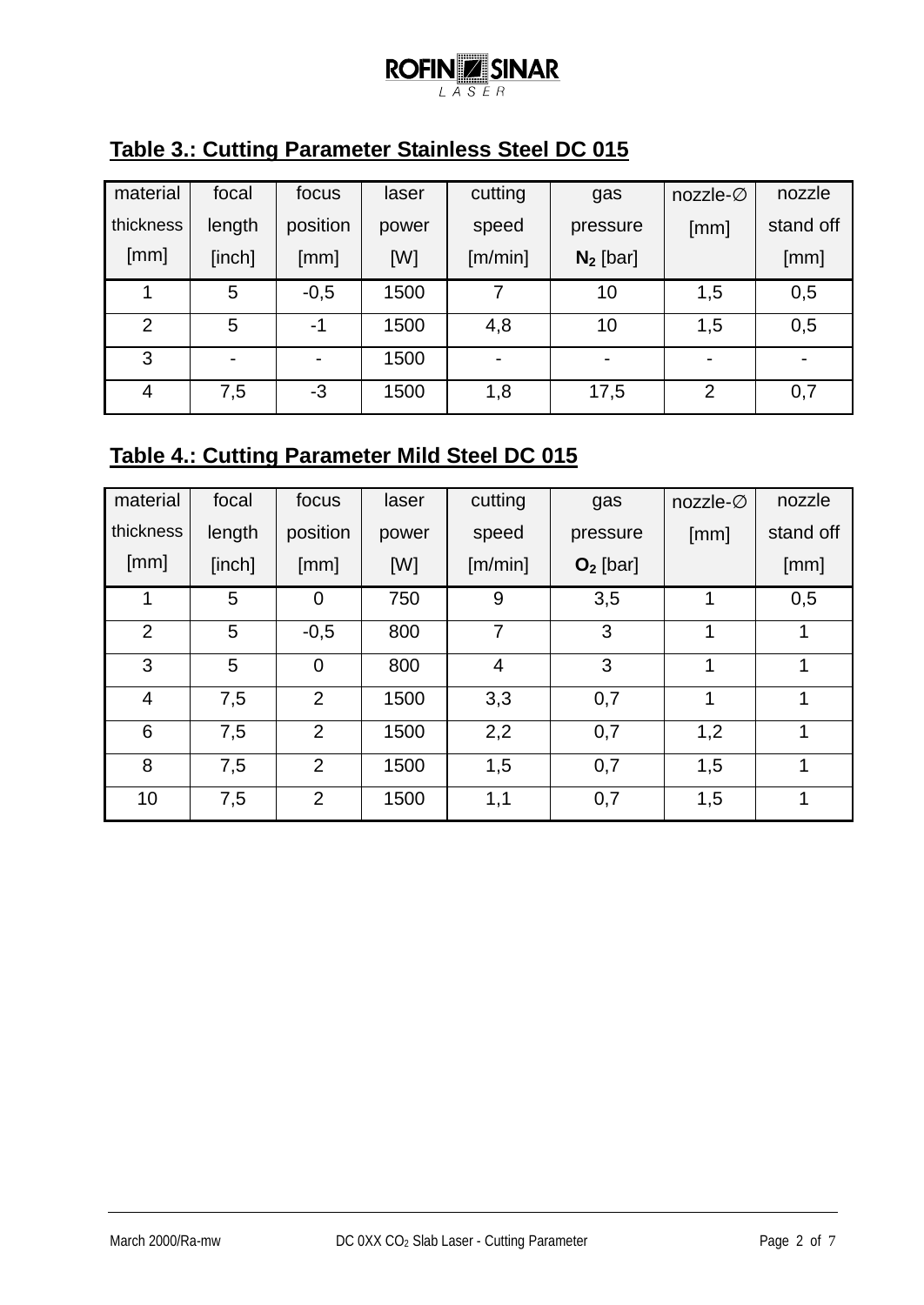### **ROFINZ SINAR** LASER

| Table 5.: Cutting Parameter Stainless Steel DC 020 |
|----------------------------------------------------|
|----------------------------------------------------|

| material       | focal  | focus          | laser | cutting | gas            | nozzle- $\varnothing$ | nozzle    |
|----------------|--------|----------------|-------|---------|----------------|-----------------------|-----------|
| thickness      | length | position       | power | speed   | pressure       | [mm]                  | stand off |
| [mm]           | [inch] | [mm]           | [W]   | [m/min] | $N_2$ [bar]    |                       | [mm]      |
|                | 5      | $-0,5$         | 2000  | 12      | 10             | 1,5                   | 0,5       |
| $\overline{2}$ | 5      | -1             | 2000  | 5,5     | 10             | 1,5                   | 0,5       |
| 3              |        | $\blacksquare$ | 2000  | -       | $\blacksquare$ | -                     |           |
| 4              | 7,5    | $-3$           | 2000  | 2,5     | 17,5           | $\overline{2}$        | 0,7       |

### **Table 6.: Cutting Parameter Mild Steel DC 020**

| material       | focal  | focus          | laser | cutting        | gas        | nozzle- $\varnothing$ | nozzle       |
|----------------|--------|----------------|-------|----------------|------------|-----------------------|--------------|
| thickness      | length | position       | power | speed          | pressure   | [mm]                  | stand off    |
| [mm]           | [inch] | [mm]           | [W]   | [m/min]        | $O2$ [bar] |                       | [mm]         |
| 1              | 5      | $\overline{0}$ | 750   | 9              | 3,5        | 1                     | 0,5          |
| $\overline{2}$ | 5      | $-0,5$         | 800   | $\overline{7}$ | 3          | 1                     | 1            |
| 3              | 5      | $-0,5$         | 800   | $\overline{4}$ | 3          | 1                     | 1            |
| 4              | 7,5    | $\overline{2}$ | 2000  | 3,45           | 0,7        | 1                     | 1            |
| 6              | 7,5    | $\overline{2}$ | 2000  | 2,6            | 0,7        | 1,2                   | 1            |
| 8              | 7,5    | 2              | 2000  | 1,7            | 0,7        | 1,5                   | 1            |
| 10             | 7,5    | $\overline{2}$ | 2000  | 1,3            | 0,7        | 1,5                   | 1            |
| 12             | 7,5    | 2              | 2000  | 1,1            | 0,7        | 1,5                   | $\mathbf{1}$ |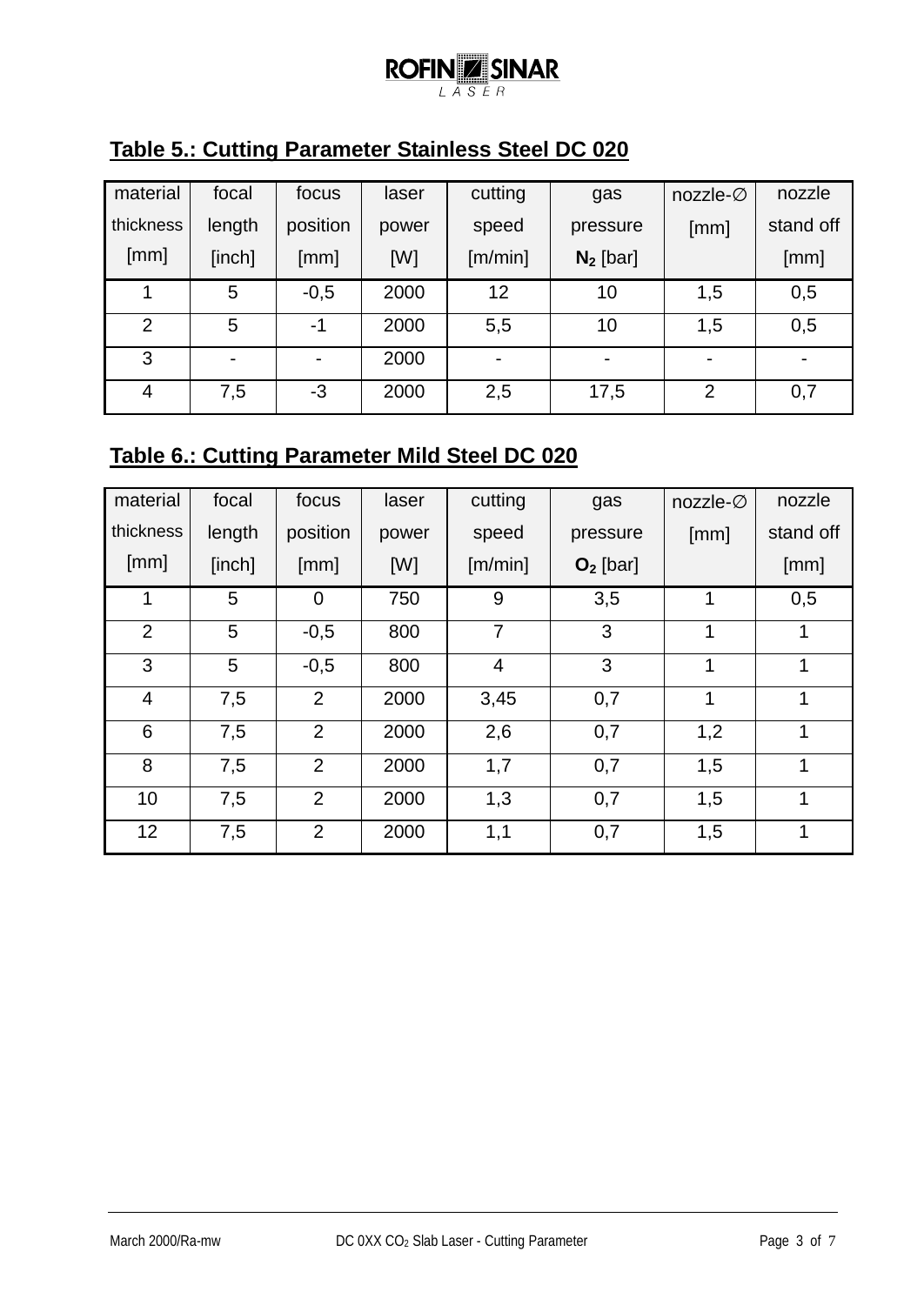#### **ROFINZ SINAR** LASER

| material       | focal      | focus      | laser | cutting       | gas         | nozzle- $\varnothing$ | nozzle    |
|----------------|------------|------------|-------|---------------|-------------|-----------------------|-----------|
| thickness      | length     | position   | power | speed         | pressure    | [mm]                  | stand off |
| [mm]           | [inch]     | [mm]       | [W]   | [m/min]       | $N_2$ [bar] |                       | [mm]      |
| 1              | 5          | $\leq 0$   | 2500  | $10,0 - 18,0$ | $6 - 10$    | 1,5                   | 0,5       |
| 2              | 5          | $\leq 0$   | 2500  | $5,0 - 7,0$   | $6 - 15$    | 1,5                   | 0,5       |
| 3              | 5          | $-1 - -3$  | 2500  | $3,5 - 4,0$   | $12 - 16$   | 1,5                   | 0,5       |
| $\overline{4}$ | 7,5        | $-2 - -4$  | 2500  | $2,1 - 3,6$   | $13 - 19$   | $1,5 - 2,0$           | 0,5       |
| 6              | $7.5 - 10$ | $-5 - -7$  | 2500  | $1,3 - 1,8$   | $16 - 19$   | 2,0                   | 0,5       |
| 8              | 7,5        | $-7 - 9$   | 2500  | $0,4 - 0,6$   | $18 - 20$   | 2,0                   | 0,5       |
| 10             | 7,5        | $-9 - -11$ | 2500  | $0,2 - 0,3$   | $18 - 20$   | $2,0 - 2,4$           | 0,5       |

### **Table 7.: Cutting Parameter Stainless Steel DC 025**

### **Table 8.: Cutting Parameter Mild Steel DC 025**

| material       | focal  | focus                   | laser po-  | cutting     | gas        | nozzle- $\varnothing$ | nozzle    |
|----------------|--------|-------------------------|------------|-------------|------------|-----------------------|-----------|
| thickness      | length | position                | wer [W]    | speed       | pressure   | [mm]                  | stand off |
| [mm]           | [inch] | [mm]                    |            | [m/min]     | $O2$ [bar] |                       | [mm]      |
| 1              | 5      | $\leq 0$                | 750/2500   | 9,0/18,0    | 5          | 1,0                   | 0,7       |
| 2              | 5      | $\leq 0$                | 800        | $5,0 - 7,0$ | 3,5        | 1,0                   | 0,7       |
| 3              | 5      | $\leq 0$                | 800        | $3,5 - 5,0$ | 3,5        | 1,0                   | 1,0       |
| $\overline{4}$ | 5/7,5  | $\geq$ 0 / $\approx$ +2 | 800 / 2500 | $3.0 - 4.0$ | 3,5/0,6    | 1,0                   | 1,0       |
| 6              | 7,5    | $\approx +2$            | 2500       | $2,5 - 3,0$ | 0,6        | $1,0 - 1,2$           | 1,0       |
| 8              | 7,5    | $\approx +2$            | 2500       | $1,8 - 2,0$ | 0,6        | $1,2 - 1,5$           | 1,0       |
| 10             | 7,5    | $\approx +2$            | 2500       | $1,5 - 1,8$ | 0,6        | $1,2 - 1,5$           | 1,0       |
| 12             | 7,5    | $\approx +2.5$          | 2500       | $1,2 - 1,5$ | 0,6        | 1,5                   | 1,0       |
| 15             | 7,5    | $\approx +3$            | 2500       | $1,0 - 1,2$ | 0,6        | 2,0                   | 1,0       |
| 20             | 7,5    | $\approx +3.5$          | 2500       | $0,6 - 0,7$ | 0,6        | $2,0 - 2,4$           | 1,5       |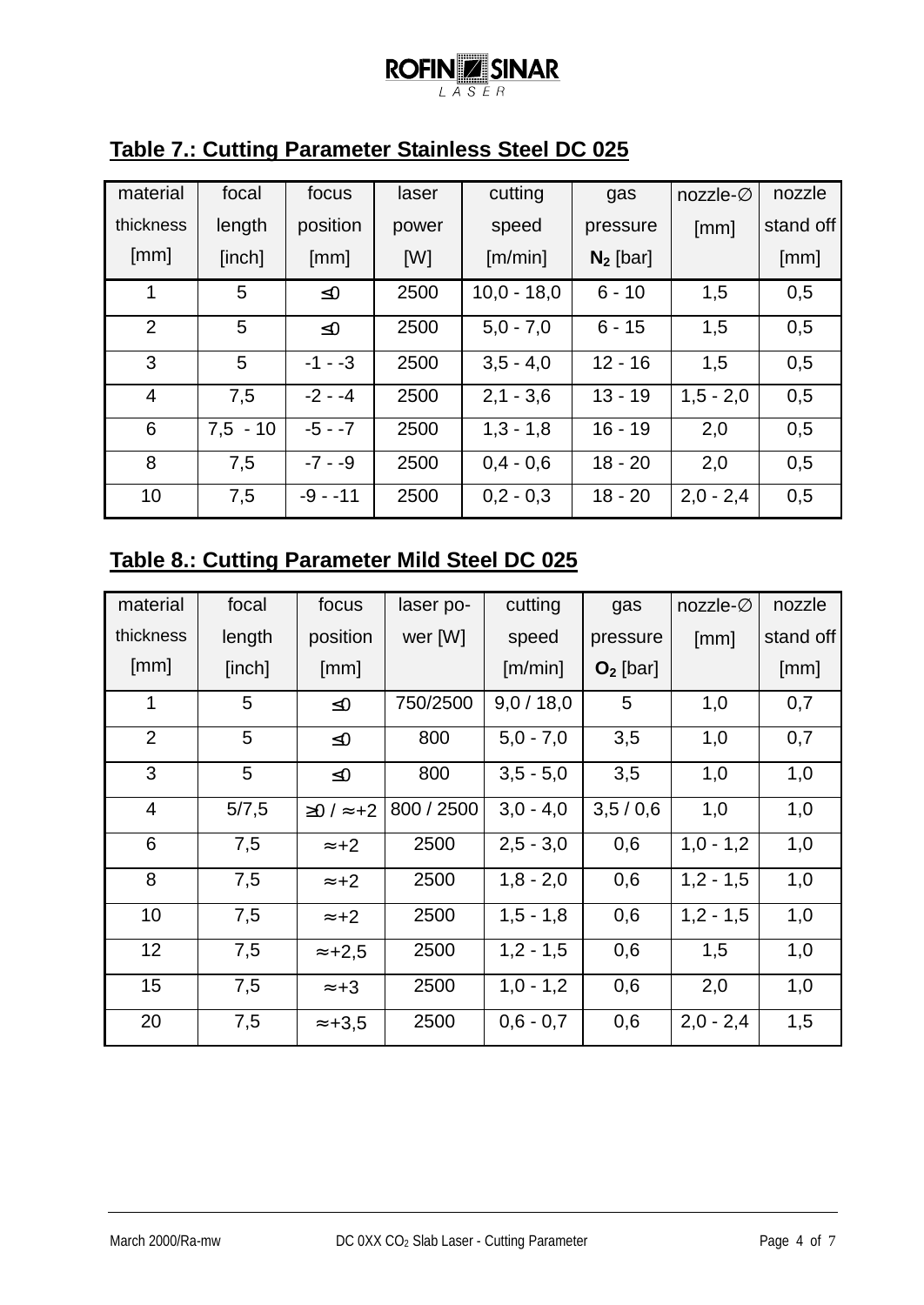# $\underset{\text{LASSER}}{\text{ROFIN}}\underset{\text{LASSER}}{\text{SINAR}}$

| material       | focal   | focus    | laser | cutting        | gas         | nozzle- $\varnothing$ | nozzle    |
|----------------|---------|----------|-------|----------------|-------------|-----------------------|-----------|
| thickness      | length  | position | power | speed          | pressure    | [mm]                  | stand off |
| [mm]           | [inch]  | [mm]     | [W]   | [m/min]        | $N_2$ [bar] |                       | [mm]      |
| 1              | 5       | $-0,5$   | 3000  | 28             | 10          | 1,5                   | 0,5       |
| 2              | 5       | $-1$     | 3000  | 8              | 10          | 1,5                   | 0,5       |
| 3              | 5       | $-2$     | 3000  | 4,75           | 15          | 1,5                   | 0,5       |
| $\overline{4}$ | 7,5     | $-3$     | 3000  | 3,8            | 17,5        | $\overline{2}$        | 0,7       |
| 5              | 7,5     | $-4$     | 3000  | 2,2            | 20          | $\overline{2}$        | 0,7       |
| 6              | 10      | -5       | 3000  | $\overline{2}$ | 20          | 2,2                   | 0,7       |
| 8              | 12,5/15 | $-6$     | 3000  | 1,3            | 20          | 3                     | 0,7       |
| 10             | 15      | -6       | 3000  | 0,55           | 20          | 3                     | 0,7       |

### **Table 9.: Cutting Parameter Stainless Steel DC 030**

# **Table 10.: Cutting Parameter Mild Steel DC 030**

| material       | focal  | focus          | laser | cutting        | gas        | nozzle- $\varnothing$ | nozzle       |
|----------------|--------|----------------|-------|----------------|------------|-----------------------|--------------|
| thickness      | length | position       | power | speed          | pressure   | [mm]                  | stand off    |
| [mm]           | [inch] | [mm]           | [W]   | [m/min]        | $O2$ [bar] |                       | [mm]         |
| 1              | 5      | $\mathbf 0$    | 750   | 9              | 3,5        |                       | 0,5          |
| $\overline{2}$ | 5      | $-0,5$         | 800   | $\overline{7}$ | 3          | 1                     | $\mathbf{1}$ |
| 3              | 5      | $-0,5$         | 800   | $\overline{4}$ | 3          | 1                     | 1            |
| $\overline{4}$ | 7,5    | 2              | 3000  | 4,2            | 0,7        | 1                     | 1            |
| 6              | 7,5    | 2              | 3000  | 3,3            | 0,7        |                       | 1            |
| 8              | 7,5    | $\overline{2}$ | 3000  | 2,3            | 0,7        | 1,5                   | 1            |
| 10             | 7,5    | 2              | 3000  | 1,8            | 0,7        | 1,5                   | 1            |
| 12             | 7,5    | $\overline{2}$ | 3000  | 1,5<br>0,7     |            | 1,5                   | 1            |
| 15             | 7,5    | $\overline{2}$ | 3000  | 1,1            | 0,7        | $\overline{2}$        | 1            |
| 20             | 7,5    | 2,5            | 3000  | 0,7            | 0,7        | 2,4                   | 1            |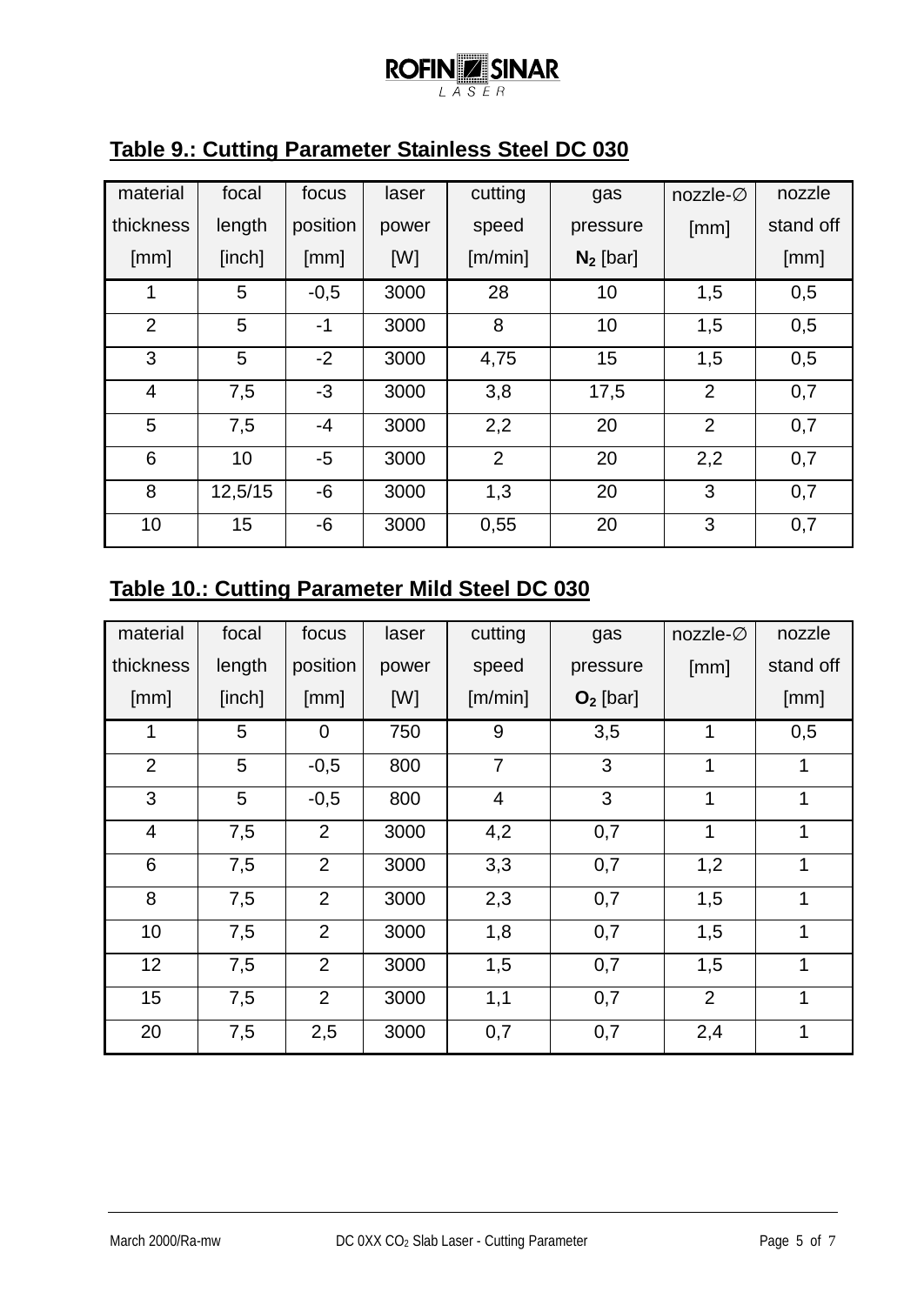#### **ROFIN Z SINAR**  $\overline{L}$  $\overline{A} \overline{S} \overline{E} R$

| material  | focal  | focus    | laser | cutting      | gas         | nozzle-            | nozzle     |
|-----------|--------|----------|-------|--------------|-------------|--------------------|------------|
| thickness | length | position | power | speed        | pressure    | $\varnothing$ [mm] | stand off  |
| [mm]      | [inch] | [mm]     | [W]   | [m/min]      | $N_2$ [bar] |                    | [mm]       |
| 2         | 7,5    | $-2,5$   | 2500  | $4,5 - 6,5$  | $10 - 12$   | 1,5                | $\geq 1,0$ |
| 3         | 7,5    | $-3,5$   | 2500  | $3,0 - 4,0$  | $12 - 15$   | 1,5                | $\geq 1,0$ |
| 4         | 7,5    | $-5,0$   | 2500  | $1,5 - 2,0$  | $12 - 16$   | 2,0                | $\geq 1,0$ |
| 5         | 7,5    | $-5,0$   | 2500  | $0,9 - 1,0$  | $12 - 16$   | 2,0                | $\geq 1,0$ |
| $10*$     | 7,5    | $+2$     | 2500  | $0,2 - 0,36$ | $12 - 16$   | 2,4                | $\geq 2,0$ |

## **Table 11.: Cutting Parameter Al Mg 3 N2 DC 025**

\* Material Al Mg 4,5 Mn 28 W

### **Table 12.: Piercing Parameter Al Mg 3 DC 025**

| material       | puls level | fre-   | duty  | pulse          | piercing | ramp | $gas + gas$ | nozzle    |
|----------------|------------|--------|-------|----------------|----------|------|-------------|-----------|
| thickness      | L.MAX      | quency | cycle | mode           | time     | time | pressure    | stand off |
| [mm]           | $[\%]$     | [Hz]   | [%]   |                | [s]      | [s]  | [bar]       | [mm]      |
| $\overline{2}$ | 100        | 5000   | 100   | $\mathbf 0$    | 1,0      | 0,5  | $N_2/3$     | 1,5       |
| 3              | 100        | 5000   | 100   | $\overline{0}$ | 1,5      | 0.5  | $N_2/3$     | 2,5       |
| 4              | 100        | 5000   | 100   | $\overline{0}$ | 2,5      | 0,75 | $N_2/3$     | 3,5       |
| 5              | 100        | 5000   | 100   | $\mathbf 0$    | 4,0      | 1,0  | $N_2/3$     | 3,5       |
| $10*$          | 100        | 800    | 50    | 7              | 5,0      | 1,5  | $O_2/3$     | 2,0       |

\* Material Al Mg 4,5 Mn 28 W